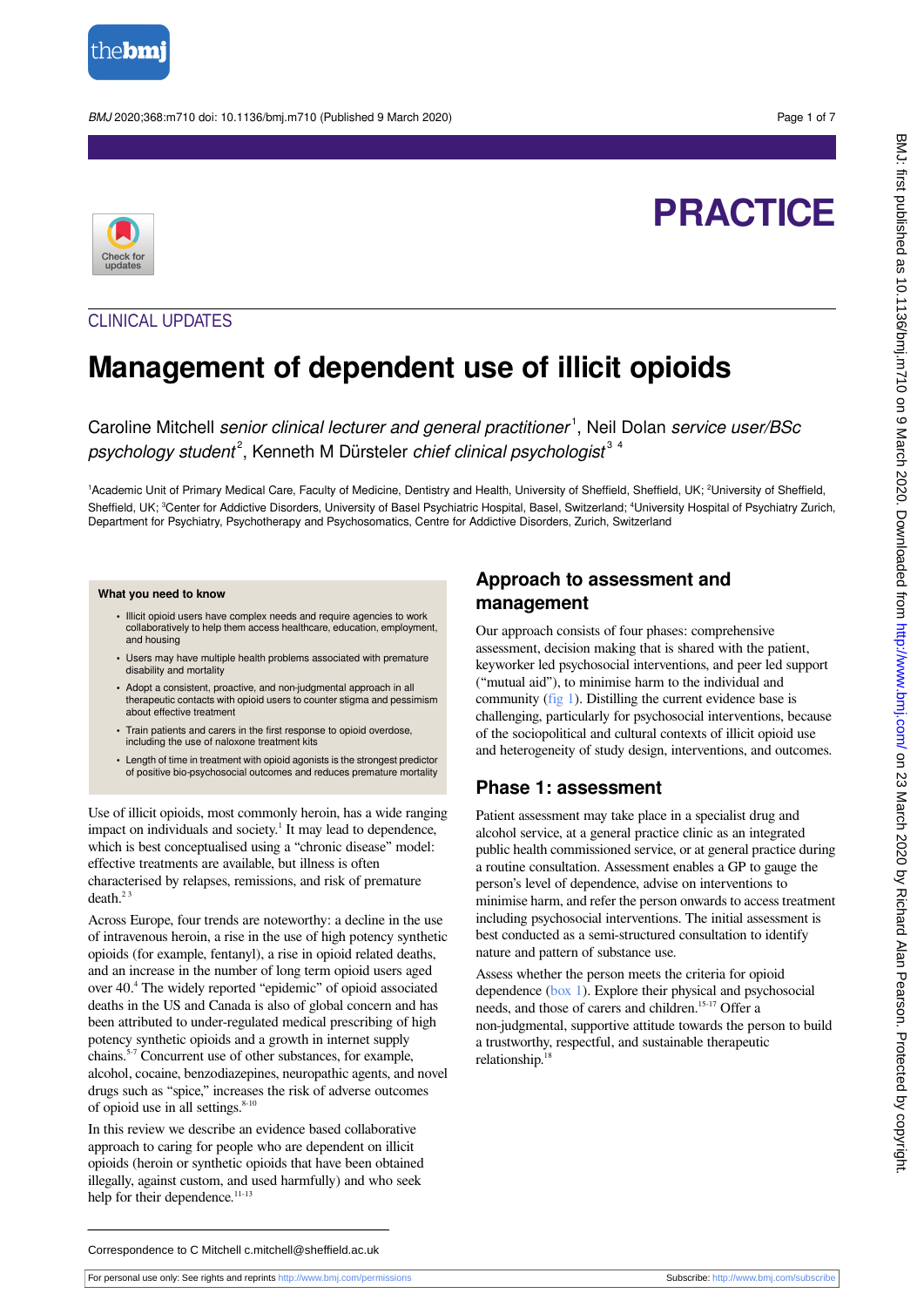#### <span id="page-1-0"></span>**Box 1: The ICD-10 diagnostic criteria for opioid dependence (adapted from current guidelines)<sup>14</sup>**

Opioid dependence does not develop without a period of regular use, although regular use alone may not induce dependence. A definitive diagnosis of dependence should usually be made only if three or more of the diagnostic criteria have been experienced or exhibited concurrently at some time during the previous 12 months

- **1.**A strong desire or sense of compulsion to take opioids.
- **2.**Difficulties in controlling opioid use behaviours in terms of the onset, termination, or levels of use.
- **3.**A physiological withdrawal state when opioid use has ceased or been reduced, as evidenced by one of the following:
- **a.**characteristic withdrawal syndrome (hot/cold sweats, abdominal cramps, etc)
- **b.**use of opioids (or closely related substances) with the intention of relieving or avoiding withdrawal symptoms
- **c.**evidence of tolerance, such that increased doses of opioids are required to achieve effects originally produced by lower doses.
- **4.**Progressive neglect of alternative pleasures or interests because of opioid use; increased amounts of time spent obtaining opioids or recovering from their effects
- **5.**Persisting with opioid use despite clear evidence of overtly harmful consequences, such as depressive mood states consequent to periods of heavy substance use, or drug related impairment of cognitive functioning.

### **History of substance use**

• *Tell me why you've come today and what you expect from treatment?* Explore motivating factors, treatment goals, support networks (such as the Drug Rehabilitation Requirement mandated by the UK criminal justice system).

• *Tell me about the drugs that you currently use and how you prefer to take your drugs? This will help us work out the best care plan together.* Ask about recent opioid use, current symptoms of withdrawal or intoxication, and duration of use. Assess the person's level of opioid dependence and ask about use of other substances and route of administration (intravenous drug use, inhalation, sharing of drug equipment).

• *Have you had treatment before for your drug problem? What did or didn't work?*

• *How much are you currently spending and how do you pay for your drugs?* This may uncover criminality, abuse, trafficking, or forced sex work.

• *Have you any concerns about your sexual health? Do you need contraception? Are you planning pregnancy?*

## **Medical history**

• *Are you taking any other medication? Do you have any health problems?* Health disorders associated with illicit drug use are summarised in [box 2.](#page-1-1)

#### <span id="page-1-1"></span>**Box 2: Health disorders and social issues associated with dependent illicit opioid use**

#### **Acute physical disorders**

- **•** Overdose and fatality
- **•** Acute bloodborne virus infection
- **•** Vascular: acute haemorrhage from arterial access and damage, venous thromboembolism, arterial embolism and aneurysm
- **•** Pulmonary embolus/venous thromboembolism
- **•** Sepsis
- **•** Violent injury/fractures
- **•** Acute asthma

#### **Chronic physical, sexual, and reproductive health disorders**

- **•** Multiple comorbidities
- **•** Vascular: recurrent venous thromboembolism, chronic venous ulceration, peripheral vascular disease
- **•** Amputation: secondary to arterial/venous insufficiency, infection, lack of self-care
- **•** Skin: chronic pruritus, wound infections, chronic lower limb ulceration
- **•** Gastrointestinal: chronic constipation, nausea
- **•** Chronic bloodborne virus infection: hepatitis C, B, HIV/AIDS
- **•** Liver disease: bloodborne virus infection associated chronic hepatitis,
- cirrhosis, hepatocellular carcinoma
- **•** Respiratory disease: early onset chronic obstructive pulmonary disease, uncontrolled asthma, pneumonia, TB<sup>19-2</sup>
- **•** Poor dental health: dental decay, abscesses, extractions
- **•** Sexual and reproductive health: sub-fertility, sexually transmitted infections, low testosterone in men, erectile dysfunction
- **•** Poor pregnancy outcomes: unplanned pregnancy, poor nutrition, lack of periconceptual vitamins, late antenatal booking, missed influenza/pertussis vaccination, premature birth, intrauterine growth retardation, fetal addiction syndromes, maternal death

#### **Mental health**

**•** Depression, anxiety disorder, post-traumatic stress disorder

**•** Co-dependence on alcohol and/or other substances

- **•** Self-injury or suicide
- **•** Severe mental illness: comorbid or substance induced psychoses, personality disorder, delusional disorder, bipolar disorder

## **Social issues**

- **•** Poverty: chronic disability and impact on employment and household income
- **•** Interrupted education and skills training
- **•** Domestic violence, family breakdown
- **•** Child safeguarding issues: "looked after" children; safeguarding registration; children's access to drugs and accidental overdose; observing drug use behaviours
- **•** Adult safeguarding: exploitation, sex work, vulnerable adults, human trafficking
- **•** Criminality: drug related theft, violence, homicide

• Assess mental health, taking into account the person's current mood and evidence of psychosis or confusion; assess risk of self-harm.

## **Social history**

*• Where/who do you live with?* Inquire about the person's accommodation, whether they have a partner or anyone who can support them, and if they feel safe. Ask whether their partner or other household members use drugs or alcohol.

• *Are there children at home or elsewhere?* Children might be living with a relative or in a statutory care setting ("looked after" or adopted), in which case, ask about contact arrangements to enable sharing of information with other providers of care. Ask the ages and names of the children and explore the impact of drug use on parenting and social functioning (routines for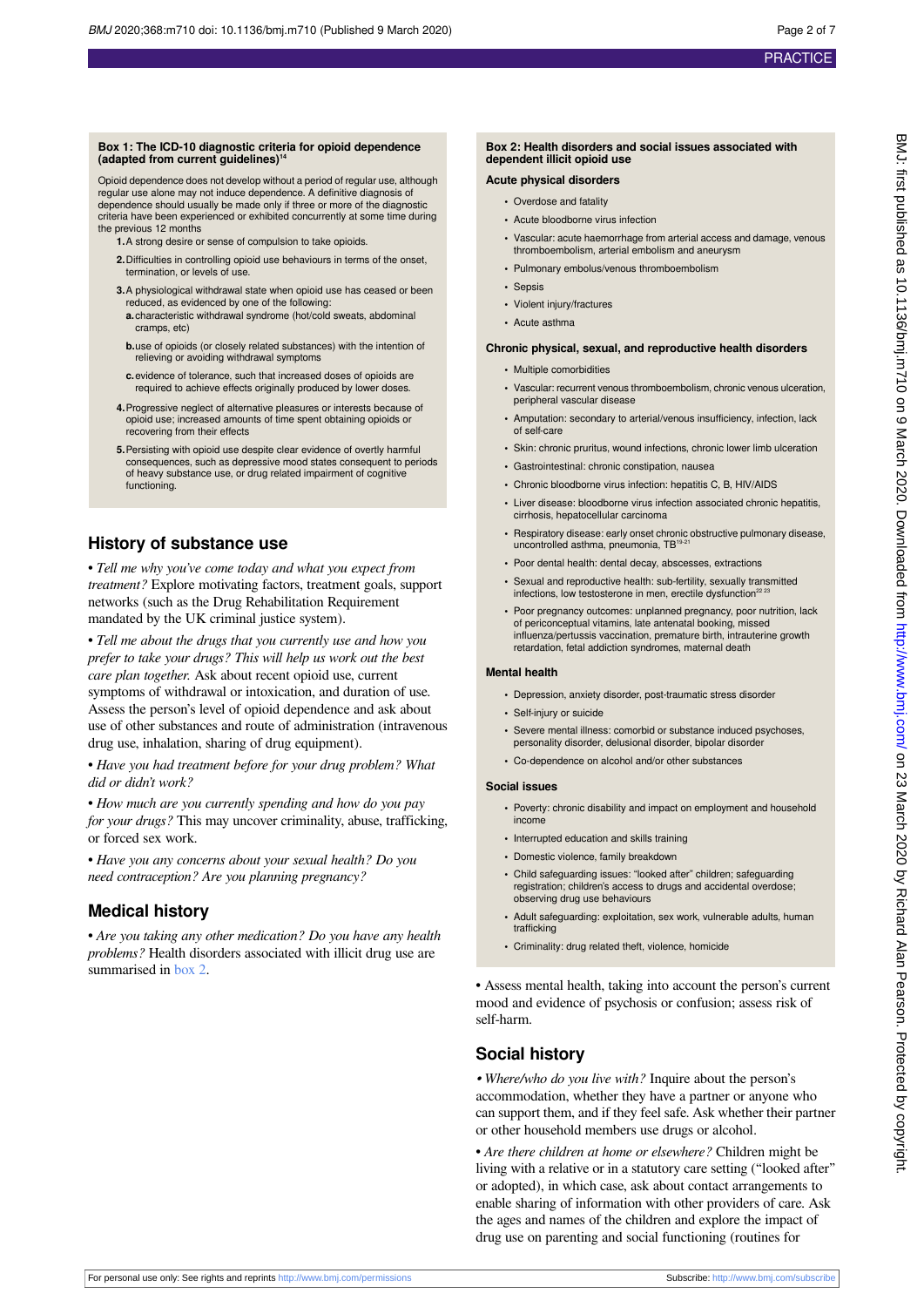children including school attendance, physical or dental health checks), and safe storage of medication. Discuss safeguarding referral according to identified needs.<sup>17</sup>

• *What jobs, training, and education have you done since school?*

• *How are you managing for money?* Ask about employment, benefits, and debt.

• *Are you at risk of harm from anyone?* This might include physical, emotional, or sexual abuse by a family member or intimate partner. Consider use of screening tools, such as  $HARK.<sup>24</sup>$ 

#### **Routine physical assessment and tests**

Observe the person for evidence of opioid use, which might include intoxication and withdrawal symptoms (for example, hot or cold sweats, abdominal cramps).<sup>26</sup> Examine injecting sites. Undertake urine or saliva tests for opioids and other substances (according to local protocols) to confirm the presence or absence of drugs before initiating opioid agonist treatment. Offer testing for hepatitis A, B, C, and HIV (pre-testing is not a barrier to immunisation for hepatitis A and B). Further physical assessment may be undertaken based on clinical judgment.

## **Phase 2: agreeing a treatment plan**

The aim of care is to integrate pharmacological and psychosocial treatments to

- build the person's resilience, health, and wellbeing
- **•**stabilise their environment and
- reduce the risk of relapse to illicit opioid use.<sup>27</sup>

<span id="page-2-0"></span>Identify the person's goals, describe the treatments available, address concerns and expectations, and give them time to consider treatment options. Consider the person's motivation to change. You may wish to apply a transtheoretical model of behaviour change  $(box 3)^{29}$  $(box 3)^{29}$  $(box 3)^{29}$  The "action" stage in this model, which includes engagement with a treatment plan (and re-engagement if relapse occurs), is key to effective care, as patient outcomes improve with length of time in treatment.<sup>30</sup>

#### **Box 3: Stages of change—the transtheoretical model of behaviour change (adapted)<sup>28</sup>**

- **1.**Precontemplation—has no intention to change behaviour, even when knowing that they have a problem (and thinks others are exaggerating their problem)
- **2.**Contemplation—is more consciously aware of the problem (pros and cons) and develops intentions to change over a period of time
- **3.**Preparation—expresses intention and shows preparation to act, usually over the next month or more
- **4.**Action—Engages in a treatment plan and psychosocial support
- **5.**Maintenance—continues with health behaviour change over the next few years

### **Drug treatment**

Treatment pathways include opioid agonist treatment, opioid assisted withdrawal treatment, and opioid antagonist maintenance. Opioid agonist treatment is considered first line treatment globally. If taking this approach, the prescriber should ascertain the patient's responses to previous medication, the level of physical dependence, opioid tolerance, and their personal preference.<sup>31-33</sup>

## Opioid agonist treatment

Calculation and titration of opioid agonist treatment dosage is subject to local protocols, with the aim of assisting the person to stop the use of illicit opioids and safely initiate opioid agonist treatment. Using an adequate and responsive replacement dosage regimen substantially improves outcomes, facilitates recovery, and reduces risk of overdose.<sup>34</sup> Conversely, starting at too low a replacement dose reinforces withdrawal challenges and fatalism.<sup>35</sup> Drug treatment services usually monitor supervised opioid agonist treatment and pharmacies dispense the drug.<sup>36</sup>

A systematic review reported a substantial reduction in the risk for all cause and overdose mortality in people dependent on opioids who were undergoing opioid agonist treatments. <sup>37</sup> Pooled all cause mortality rates were 11.3 and 36.1 per 1000 person years in and out of methadone treatment (unadjusted out-to-in ratio 3.20, 95% confidence interval 2.65 to 3.86), and were reduced to 4.3 and 9.5 in buprenorphine treatment (2.20, 1.34 to 3.61).<sup>37</sup> Retention in opioid agonist treatment is the strongest predictor of positive bio-psychosocial outcomes, with buprenorphine treatment being associated with lower mortality rates than methadone treatment.<sup>30</sup>

**Methadone**, a long acting mu-receptor agonist, usually blocks opioid withdrawal for 24 hours, removing the drive to use drugs. An adequate daily dose increases tolerance, making illicit opioid use less reinforcing. Induction involves careful titration with intensive, frequent monitoring to minimise risk of overdose. Once the dose of oral methadone is stabilised within a therapeutic range, the prescriber maintains or gradually reduces the dosage according to the patient's goal. As methadone has no ceiling effect, it can lead to overdoses when it is used at doses above a patient's tolerance or when it is combined with other central nervous system depressants (for example, alcohol, benzodiazepines, or other opioids). Perform an electrocardiogram if prescribing >100 mg oral methadone, if the patient's history suggests arrhythmia, or there is a family history of prolonged QT interval.<sup>34</sup>

**Sublingual buprenorphine** is a partial mu-receptor agonist that partially blocks the action of opioid agonists (for example, heroin) and so discourages illicit opioid use. Buprenorphine is titrated to a therapeutic dose and may be prescribed for short or long term opioid agonist treatment. To minimise the risk of diversion to injection use, buprenorphine can be prescribed in a formulation that includes naloxone ("suboxone"), a short acting opioid antagonist that has poor bioavailability when sublingually administered, but blocks buprenorphine effects if injected.12 35 Buprenorphine has lower lethality than methadone but can still be lethal when combined with other central nervous system depressant substances.<sup>38</sup> Methadone has been available for opioid agonist treatment much longer than buprenorphine or suboxone and has the most comprehensive evidence of efficacy. Flexible dose opioid agonist treatment with methadone leads to greater retention in treatment than does sublingual buprenorphine.<sup>39</sup>

#### Opioid assisted withdrawal treatment

Withdrawal treatment may be offered if the patient's goal is abstinence from opioids. This regimen involves initial opioid agonist treatment and gradual reduction, followed by an outpatient or inpatient withdrawal programme according to local protocols and tailored to individual circumstances. Lofexidine, an  $\alpha$ 2a-adrenergic receptor agonist, may be used to suppress withdrawal symptoms in a patient making a clinically supported, informed decision not to use opioid agonist treatment for withdrawal or with mild dependence.<sup>40</sup>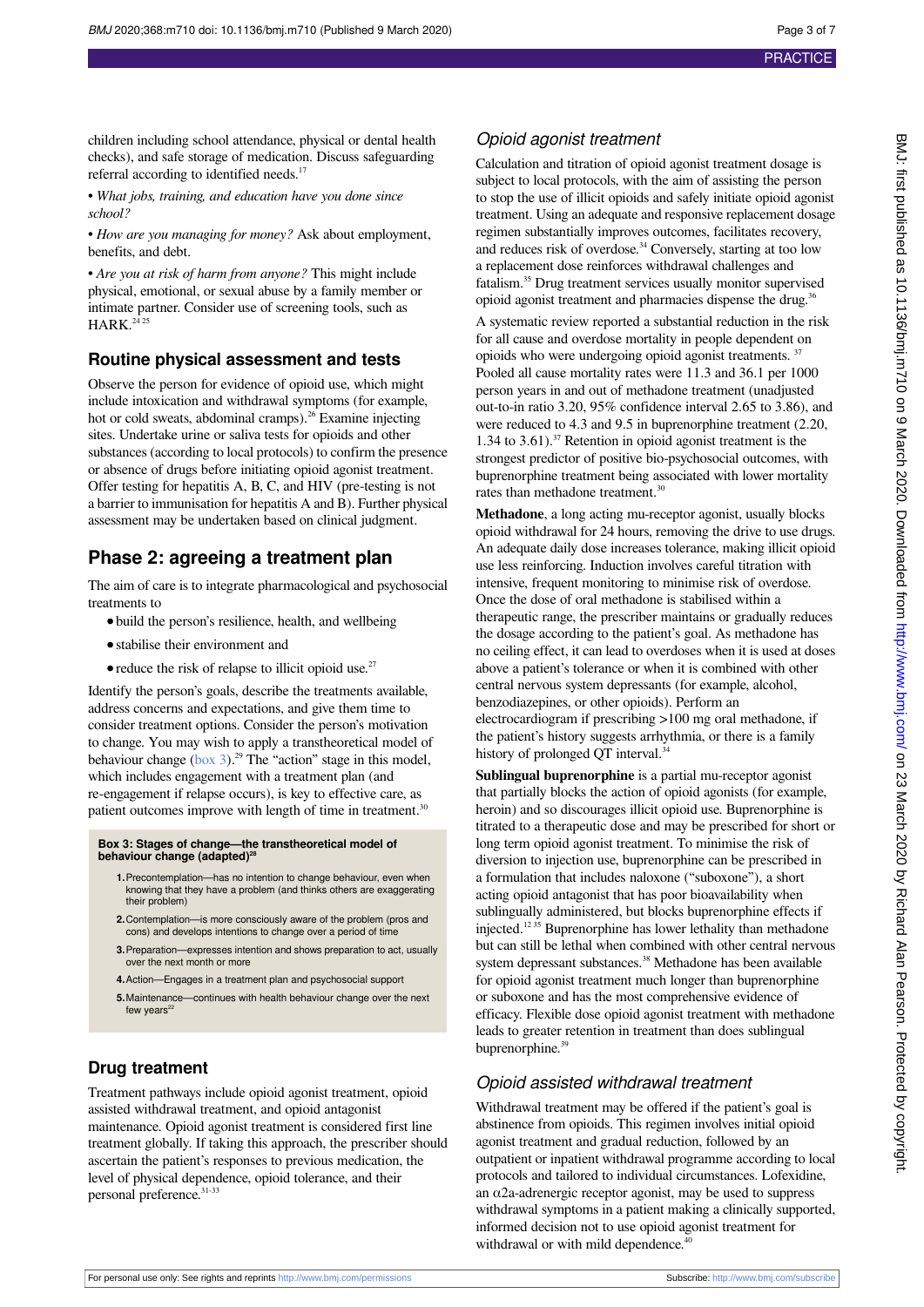## Opioid antagonist maintenance (naltrexone)

Naltrexone is an opioid antagonist that blocks or reverses the action of opioid agonists and so discourages illicit opioid use. Immediate release naltrexone is cost effective but patients report poor adherence compared with the extended release formulation.<sup>41</sup>

## **Phase 3: support for behaviour change**

Psychosocial interventions are widely used to support a change in drug related behaviours, although uptake and availability vary with treatment setting.<sup>12,42</sup> There are two categories of intervention intensity: "standard" and "enhanced" care. Both care pathways utilise a multiagency, multidisciplinary approach.<sup>42</sup>

In standard care, interventions offered by a keyworker include motivational interviewing and brief interventions, relapse prevention, goal setting, problem solving, and recovery planning. Motivational interviewing is an approach to support behaviour change in productive, person centred consultations.<sup>43</sup> "Relapse prevention strategies" aim to help the patient identify, avoid, and manage triggers to drug use and build resilience.

"Contingency management" is a controversial but effective intervention whereby rewards, such as vouchers, are provided for positive behaviour change.<sup>44-46</sup>

Enhanced care should be offered if there is poor response to standard care or for patients with more complex needs. A residential rehabilitation programme involves living within a therapeutic community over several months and typically includes high intensity cognitive behavioural therapy and 12 step approaches. Psychiatric comorbidities in opioid dependent patients far exceed those in the general population, influence outcomes, and should be treated according to guidelines. $4748$ Patients with dual diagnoses should be offered integrated mental illness and substance abuse treatments, long term follow-up, and tailored psychosocial interventions.<sup>495</sup>

## **Harm reduction**

Many patients continue to use intravenous drugs, and progress may be slow. The aim is to support change to healthier behaviours—for example, safer use (inhaled use, avoiding solitary intravenous use, correct disposal of drug use equipment) and safer sexual health practices. Education, convenient access to sterile drug paraphernalia, and free condoms can reduce the risk of sepsis, transmission of bloodborne virus, and venous thromboembolism. Offer immunisation for hepatitis A and  $B$ .<sup>3051</sup>

## **Emergency care for opioid overdose**

Offer all patients naloxone "take home" treatment kits and offer carers training in first response and administration.<sup>50-52</sup> Those at highest risk are younger, male, older with physical/mental health comorbidities, users of intravenous drugs, or those recently discharged from prison.<sup>53 54</sup> When an overdose is suspected, administer naloxone (provided in two-dose injection kits) and repeat as necessary while awaiting emergency services. The patient should be monitored in an urgent care facility for a minimum of four hours.<sup>52.55</sup> Consider other causes of collapse, such as overdose with other drugs, benzodiazepines, alcohol, and medical conditions such as seizure, sepsis, and head trauma.

## **Phase 4: early recovery**

The key principle of early recovery (achievement of better mental, physical, and social wellbeing, including abstinence

from the illicit drug) is to promote stability by addressing health and social needs, recognising that the social determinants and bio-psychosocial outcomes of opioid dependence are interdependent.11 12 Stability is enhanced by adherence to opioid agonist treatment, regular contact with a keyworker, and addressing other needs, such as healthcare, housing, and safeguarding of children.<sup>1217</sup> Aftercare programmes include mutual aid groups, education, training, and employment support to enhance self-esteem and self-efficacy. Independent support networks include "SMART" groups and "Narcotics Anonymous," which offer peer support and build social capital to sustain recovery.<sup>12</sup>

#### **Education into practice**

- **•** How might using the chronic condition model of care for patients who use illicit opioids affect how you consult?
- **•** How might you increase patient, carer, and community level uptake of education and training in the management of overdose, including how to administer naloxone?

#### **How patients were involved in the creation of this article**

Neil Dolan has lived experience of enhanced care for opioid use and works in drug and alcohol services in primary care.

#### **Sources and selection criteria**

We reviewed national and international English language clinical management guidelines from the World Health Organization, the UK, the European Union, Canada, and the US . In addition, we used the Cochrane database to identify relevant systematic reviews, undertook a PubMed search for relevant systematic reviews, and hand searched the guideline references for original research relevant to the clinical management approach to illicit opioid use.

#### **Areas for future research**

Would novel research methodologies (for example, use of incentives or experience based co-design) optimise recruitment and address high attrition rates in intervention and cohort studies?

Which interventions improve outcomes of healthcare for physical-mental multimorbidity in the illicit opioid user and where should these interventions be provided?

Are diversified opioid agonist treatment regimens (such as slow or immediate release oral diacetylmorphine, inhaled opioid agonist treatment, or supervised injected heroin assisted treatment) cost effective and generalisable interventions?

#### **Online resources for patients who use illicit opioids and/or other substances**

Alcohol and drug misuse prevention and treatment guidance. [www.gov.](http://www.gov.uk) [uk](http://www.gov.uk)

WHO—Treatment of opioid dependence. [www.who.int](http://www.who.int)

Get help with problematic substance use. [www.canada.ca](http://www.canada.ca)

Addiction and dependency. [www.mind.org.uk](http://www.mind.org.uk)

Substance abuse and addiction—the essentials. [www.militaryonesource.](http://www.militaryonesource.mil) [mil](http://www.militaryonesource.mil)

Choice of OAT: https://www.choiceandmedication.org/sabp/generate/ handyfactsheetmethadonevsbuprenorphine.pdf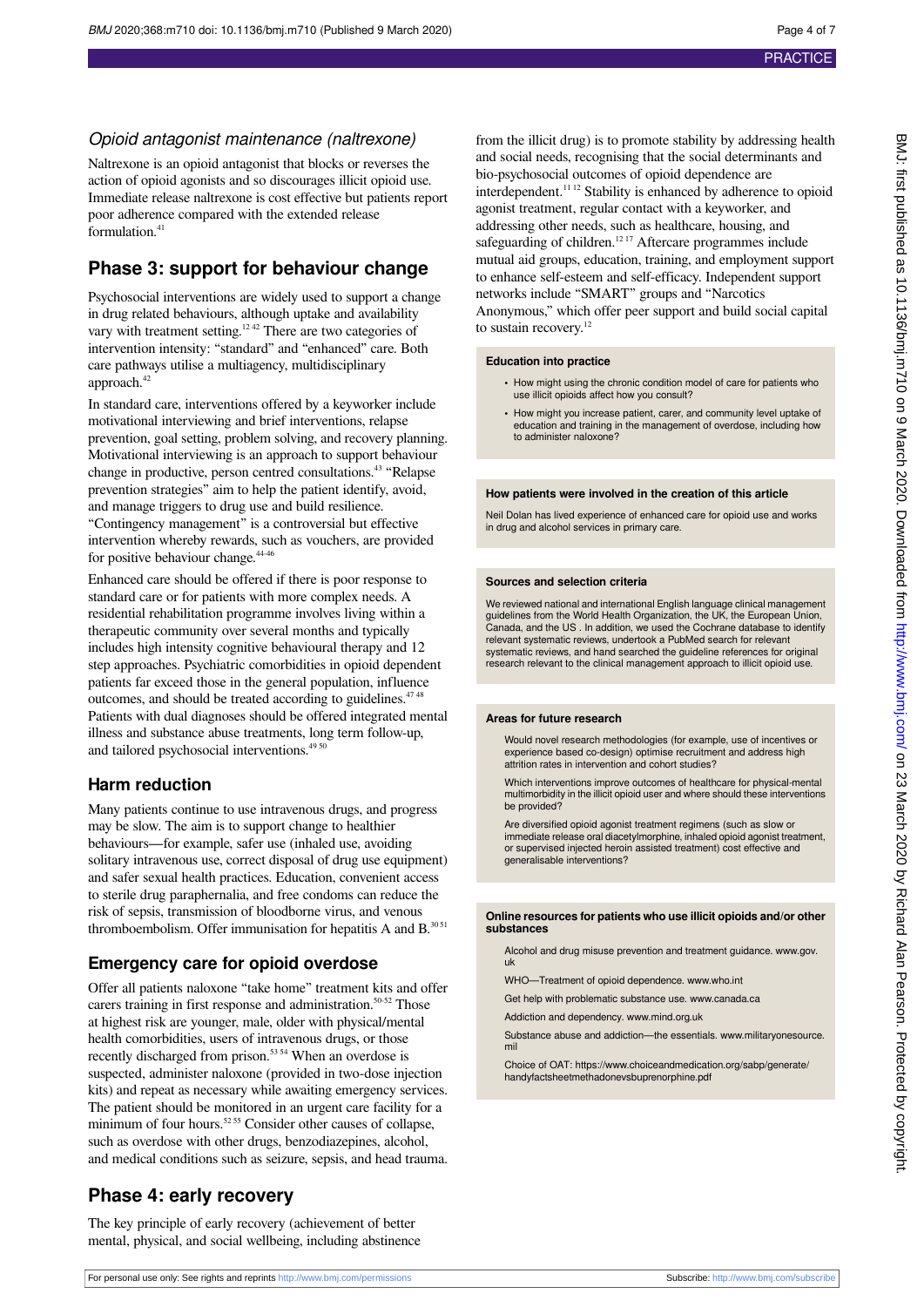BMJ: first published as 10.1136/bmj.m710 on 9 March 2020. Downloaded from http://www.bmj.com/ on 23 March 2020 by Richard Alan Pearson. Protected by copyright BMJ: first published as 10.1136/bmj.m710 on 9 March 2020. Downloaded from <http://www.bmj.com/> on 23 March 2020 by Rarch 2020. Protected by copyright.

#### **Continuing medical education resources for healthcare professionals**

Principles of drug addiction treatment: a research based guide (third edition). [www.drugabuse.gov/publications/principles-drug-addiction](http://www.drugabuse.gov/publications/principles-drug-addiction-treatment-research-based-guide-third-edition/resources)[treatment-research-based-guide-third-edition/resources](http://www.drugabuse.gov/publications/principles-drug-addiction-treatment-research-based-guide-third-edition/resources)

American Society of Addiction Medicine—resource links. [www.asam.org/](http://www.asam.org/resources/public-resources/resource-links) [resources/public-resources/resource-links](http://www.asam.org/resources/public-resources/resource-links)

Opioid dependence. [www.cks.nice.org.uk/opioid-dependence](http://www.cks.nice.org.uk/opioid-dependence)

Standards and guidelines for practices. [www.emcdda.europa.eu/best](http://www.emcdda.europa.eu/best-practice/standards/treatment)[practice/standards/treatment](http://www.emcdda.europa.eu/best-practice/standards/treatment)

Guidelines for the psychosocially assisted pharmacological treatment of opioid dependence. [www.who.int/substance\\_abuse/publications/opioid\\_](http://www.who.int/substance_abuse/publications/opioid_dependence_guidelines.pdf) [dependence\\_guidelines.pdf](http://www.who.int/substance_abuse/publications/opioid_dependence_guidelines.pdf)

**Contributorship** CM, the lead author (the manuscript's guarantor) affirms that the manuscript is an honest, accurate, and transparent account of the review being

reported; that no important aspects of the review have been omitted; and that any discrepancies from the review as planned (and, if relevant, registered) have been explained

**Competing interests**The BMJ has judged that there are no disqualifying financial ties to commercial companies. The authors declare the following other interests: none.

Further details of The BMJ policy on financial interests are here: https://www.bmj. com/about-bmj/resources-authors/forms-policies-and-checklists/declarationcompeting-interests

Provenance and peer review: commissioned; externally peer reviewed.

- 1 Degenhardt L, Peacock A, Colledge S, etal . Global prevalence of injecting drug use and sociodemographic characteristics and prevalence of HIV, HBV, and HCV in people who inject drugs: a multistage systematic review. Lancet Glob Health 2017;5:e1192-207. 10.1016/S2214-109X(17)30375-3. 29074409
- 2 Adult substance misuse statistics from the National Drug Treatment Monitoring Syste (NDTMS) 1 April 2017 to 31 March 2018. Public Health England. https://assets.publishing. service.gov.uk/government/uploads/system/uploads/attachment\_data/file/752993/ AdultSubstanceMisuseStatisticsfromNDTMS2017-18.pdf
- 3 Mathers BM, Degenhardt L, Bucello C, Lemon J, Wiessing L, Hickman M. Mortality among people who inject drugs: a systematic review and meta-analysis. Bull World Health Organ 2013;91:102-23. 10.2471/BLT.12.108282 23554523
- 4 European Monitoring Centre for Drugs and Drug Addiction. European Drug Report 2017: trends and developments, Publications Office of the European Union, Luxembourg. 2017. <http://www.emcdda.europa.eu/edr2017>
- 5 Banerjee G, Edelman EJ, Barry DT, etal . Non-medical use of prescription opioids is associated with heroin initiation among US veterans: a prospective cohort study. Addiction 2016;111:2021-31. 10.1111/add.13491 27552496
- 6 Rudd RA, Seth P, David F, Scholl L. Increases in drug and opioid-involved overdose deaths, 2010-1, 2010-2015. MMWR Morb Mortal Wkly Rep 2016;65:1445-52. 10.15585/mmwr.mm655051e1 28033313
- 7 Public Health Agency of Canada. National report: apparent opioid-related deaths in Canada (Jan 2016-March 2017). https://www.canada.ca/en/public-health/services/publications/ healthy-living/apparent-opioid-related-deaths-report-2016.html.
- 8 European Drug Report 2017—EMCDDA highlights growing threats posed by new and established substances Lisbon. 2019. [http://www.emcdda.europa.eu/news/2017/6/](http://www.emcdda.europa.eu/news/2017/6/european-drug-report-2017-highlights) [european-drug-report-2017-highlights.](http://www.emcdda.europa.eu/news/2017/6/european-drug-report-2017-highlights)
- 9 Oliver P, Forrest R, Keen J. Benzodiazepines and cocaine as risk factors in fatal opioid overdoses. National Treatment Agency for Substance Misuse, England April 2007. https: //pdfs.semanticscholar.org/0e5f/e51181891cb99309cbb731417447f65f9d33.pdf
- 10 Roxburgh A, Dobbins T, Degenhardt L, Peacock A. Opioid-, amphetamine-, and cocaine-induced deaths in Australia: August 2018. National Drug and Alcohol Research Centre, 2018.
- 11 Guidelines for the psychosocially assisted pharmacological treatment of opioid dependence. 1. Opioid-related disorders—drug therapy. 2. Opioid-related disorders—psychology. 3. Substance abuse—prevention and control. 4. Guidelines. I. World Health Organization. Dept. of Mental Health and Substance Abuse. https://apps. who.int/iris/bitstream/handle/10665/43948/9789241547543\_eng.pdf;sequence=1
- 12 Clinical Guidelines on Drug Misuse and Dependence Update. 2017. Independent Expert Working Group (2017). Drug misuse and dependence: UK guidelines on clinical management. London: Department of Health. https://assets.publishing.service.gov.uk/ government/uploads/system/uploads/attachment\_data/file/673978/clinical\_guidelines\_ 2017.pdf
- 13 Strang J, Drummond C, McNeil A, Lader M, Marsden J. Annual Report of the Chief Medical Officer 2013. Public mental health priorities: investing in the evidence Ch. 16: Addictions, dependence, and substance use. https://www.kcl.ac.uk/ioppn/depts/addictions/news/ CMO-report-Addictions-Strangetal-chapter16-2014.pdf.
- 14 Guidelines for the Psychosocially Assisted Pharmacological Treatment of Opioid Dependence. Annex 3 ICD-10 codes for conditions covered in these guidelines. https:// www.ncbi.nlm.nih.gov/books/NBK143174/
- 15 The ICD-10 Classification of Mental and Behavioural Disorders. Clinical descriptions and diagnostic guidelines. World Health Organization. https://www.who.int/substance\_abuse/ terminology/ICD10ClinicalDiagnosis.pdf?ua=
- 16 Opioid Dependence Clinical Knowledge Summary, National Institute for Health and Care Excellence. Revised April 2017. https://cks.nice.org.uk/opioid-dependence
- 17 Advisory Council on the Misuse of Drugs. Hidden harm: report on children of drug users 2011. https://assets.publishing.service.gov.uk/government/uploads/system/uploads/ attachment\_data/file/120620/hidden-harm-full.pdf
- 18 Livingston JD, Milne T, Fang ML, Amari E. The effectiveness of interventions for reducing stigma related to substance use disorders: a systematic review. Addiction 2012;107:39-50. 10.1111/j.1360-0443.2011.03601.x 21815959
- 19 Hulin J, Brodie A, Stevens J, Mitchell C. Prevalence of respiratory conditions among people who use illicit opioids: a systematic review. Addiction 2019. 10.1111/add.14870. 31692109
- 20 Grischott T, Falcato L, Senn O, Puhan MA, Bruggmann P. Chronic obstructive pulmonary disease (COPD) among opioid-dependent patients in agonist treatment. A diagnostic study. Addiction 2019;114:868-76. 10.1111/add.14559 30675957
- 21 Mitchell CA, Pitt A, Hulin J, etal. Respiratory health screening for opiate misusers in a specialist community clinic: a mixed-methods pilot study, with integrated staff and service user feedback. BMJ Open 2016;1:e012823.
- 22 Bawor M, Bami H, Dennis BB, etal . Testosterone suppression in opioid users: a systematic review and meta-analysis. Drug Alcohol Depend 2015;149:1-9. https://www.sciencedirect. com/science/article/pii/S0376871615000733. 10.1016/j.drugalcdep.2015.01.038 25702934
- 23 Hallinan R, Byrne A, Agho K, McMahon C, Tynan P, Attia J. Erectile dysfunction in men receiving methadone and buprenorphine maintenance treatment. J Sex Med 2008;5:684-92. 10.1111/j.1743-6109.2007.00702.x 18093096
- 24 Sohal H, Eldridge S, Feder G. The sensitivity and specificity of four questions (HARK) to identify intimate partner violence: a diagnostic accuracy study in general practice. BMC Fam Pract 2007;8:49. 10.1186/1471-2296-8-49 17727730
- 25 Taft A, O'Doherty L, Hegarty K, Ramsay J, Davidson L, Feder G. Screening women for intimate partner violence in healthcare settings. Cochrane Database Syst Rev 2013;4:CD007007.
- 26 The ICD-10 Classification of Mental and Behavioural Disorders. Clinical descriptions and diagnostic guidelines. World Health Organization. F10-F19 Mental and behavioural disorders due to psychoactive substance use. https://www.who.int/substance\_abuse/ terminology/ICD10ClinicalDiagnosis.pdf?ua=1
- 27 Portugal CDR. 2017. [http://www.emcdda.europa.eu/system/files/publications/4508/](http://www.emcdda.europa.eu/system/files/publications/4508/TD0116918ENN.pdf) [TD0116918ENN.pdf](http://www.emcdda.europa.eu/system/files/publications/4508/TD0116918ENN.pdf)
- 28 McConnaughy E, Prochaska J, Velicer W, Health Behavior: theory, research, and practice. eds. Glanz K, Rimer BK, Viswanath K, 1983, 5th ed.; 20:3.
- 29 Prochaska JO, Velicer WF. The transtheoretical model of health behavior change. Am J Health Promot 1997;12:38-48. 10.4278/0890-1171-12.1.38 10170434
- 30 Parmenter J, Mitchell C, Keen J, etal . Predicting biopsychosocial outcomes for heroin users in primary care treatment: a prospective longitudinal cohort study. Br J Gen Pract 2013;63:e499-505. 10.3399/bjgp13X669220 23834887
- 31 Nordt C, Vogel M, Dey M, etal . One size does not fit all-evolution of opioid agonist<br>treatments in a naturalistic setting over 23 years. Addiction 2019;114:103-11. https:// onlinelibrary.wiley.com/doi/full/10.1111/add.14442. 10.1111/add.14442 30209840
- 32 National Institute for Health and Care Excellence. Methadone and buprenorphine for the management of opioid dependence. Technology Appraisal Guidance TA114. 2007. [www.](http://www.nice.org.uk/guidance/TA114) [nice.org.uk/guidance/TA114.](http://www.nice.org.uk/guidance/TA114)
- 33 Mattick RP, Breen C, Kimber J, Davoli M. Buprenorphine maintenance versus placebo or methadone maintenance for opioid dependence. Cochrane Database Syst Rev 2014;2:CD002207. 10.1002/14651858.CD002207.pub4 24500948
- 34 Amato L, Davoli M, Minozzi S, Ferroni E, Ali R, Ferri M. Methadone at tapered doses for the management of opioid withdrawal. Cochrane Database Syst Rev 2013;2:CD003409. 10.1002/14651858.CD003409.pub4 23450540
- 35 Strang J, Hall W, Hickman M, Bird SM. Impact of supervision of methadone consumption on deaths related to methadone overdose (1993-2008): analyses using OD4 index in England and Scotland. BMJ 2010;341:c4851.
- 36 National Institute for Health and Care Excellence. Naltrexone for the management of opioid dependence. Technology Appraisal Guidance TA115. 2007. [www.nice.org.uk/](http://www.nice.org.uk/guidance/ta115) quidance/ta115
- 37 Sordo L, Barrio G, Bravo MJ, etal . Mortality risk during and after opioid substitution treatment: systematic review and meta-analysis of cohort studies. BMJ 2017;357:j1550. 10.1136/bmj.j1550 28446428
- 38 Collins FS, Koroshetz WJ, Volkow ND. Helping to end addiction over the long-term: the research plan for the NIH HEAL initiative. JAMA 2018;320:129-30. 10.1001/jama.2018.8826 29896636
- Mattick RP, Breen C, Kimber J, Davoli M. Buprenorphine maintenance versus placebo or methadone maintenance for opioid dependence. Cochrane Database Syst Rev 2014;2:CD002207. 10.1002/14651858.CD002207.pub4 24500948
- 40 National Institute for Health and Care Excellence. Drug misuse in over 16s: opioid detoxification. Clinical Guideline CG52. 2007. [www.nice.org.uk/guidance/cg52](http://www.nice.org.uk/guidance/cg52)
- 41 Blanco C, Volkow ND. Management of opioid use disorder in the USA: present status and future directions. Lancet 2019;393:1760-72.
- 10.1016/S0140-6736(18)33078-2 30878228 42 National Institute for Health and Care Excellence. Drug misuse in over 16s: psychosocial
- interventions. Clinical Guideline CG51. 2007. [www.nice.org.uk/guidance/cg51](http://www.nice.org.uk/guidance/cg51)<br>43 Rollnick S, Butler CC, Kinnersley P, Gregory J, Mash B. Motivational interviewing. BM. 2010;340:c1900. 10.1136/bmj.c1900 20423957
- 44 Public Health England. Drugs commissioning support pack 2019-20: principles and indicators. Planning for drug prevention, treatment and recovery in adults. 2018. https:// www.gov.uk/government/publications/alcohol-drugs-and-tobacco-commissioning-supportpack/drugs-commissioning-support-pack-2019-to-20-principles-and-indicators
- 45 Dunn C, Deroo L, Rivara FP. The use of brief interventions adapted from motivational interviewing across behavioral domains: a systematic review. Addiction 2001;96:1725-42. 10.1046/j.1360-0443.2001.961217253.x 11784466
- 46 World Health Organization. Department of Mental Health, Substance Abuse, World Health Organization, International Narcotics Control Board, United Nations Office on Drugs, Crime. Guidelines for the psychosocially assisted pharmacological treatment of opioid dependence. World Health Organization; 2009. https://www.who.int/substance\_abuse/ publications/opioid\_dependence\_guidelines.pdf
- 47 Rosic T, Naji L, Bawor M, etal . The impact of comorbid psychiatric disorders on methadone maintenance treatment in opioid use disorder: a prospective cohort study. Neuropsychiatr Dis Treat 2017;13:1399-408. 10.2147/NDT.S129480 28579787
- 48 Drake RE, Mercer-McFadden C, Mueser KT, McHugo GJ, Bond GR. Review of integrated mental health and substance abuse treatment for patients with dual disorders. Schizophr Bull 1998;24:589-608. 10.1093/oxfordjournals.schbul.a033351 9853791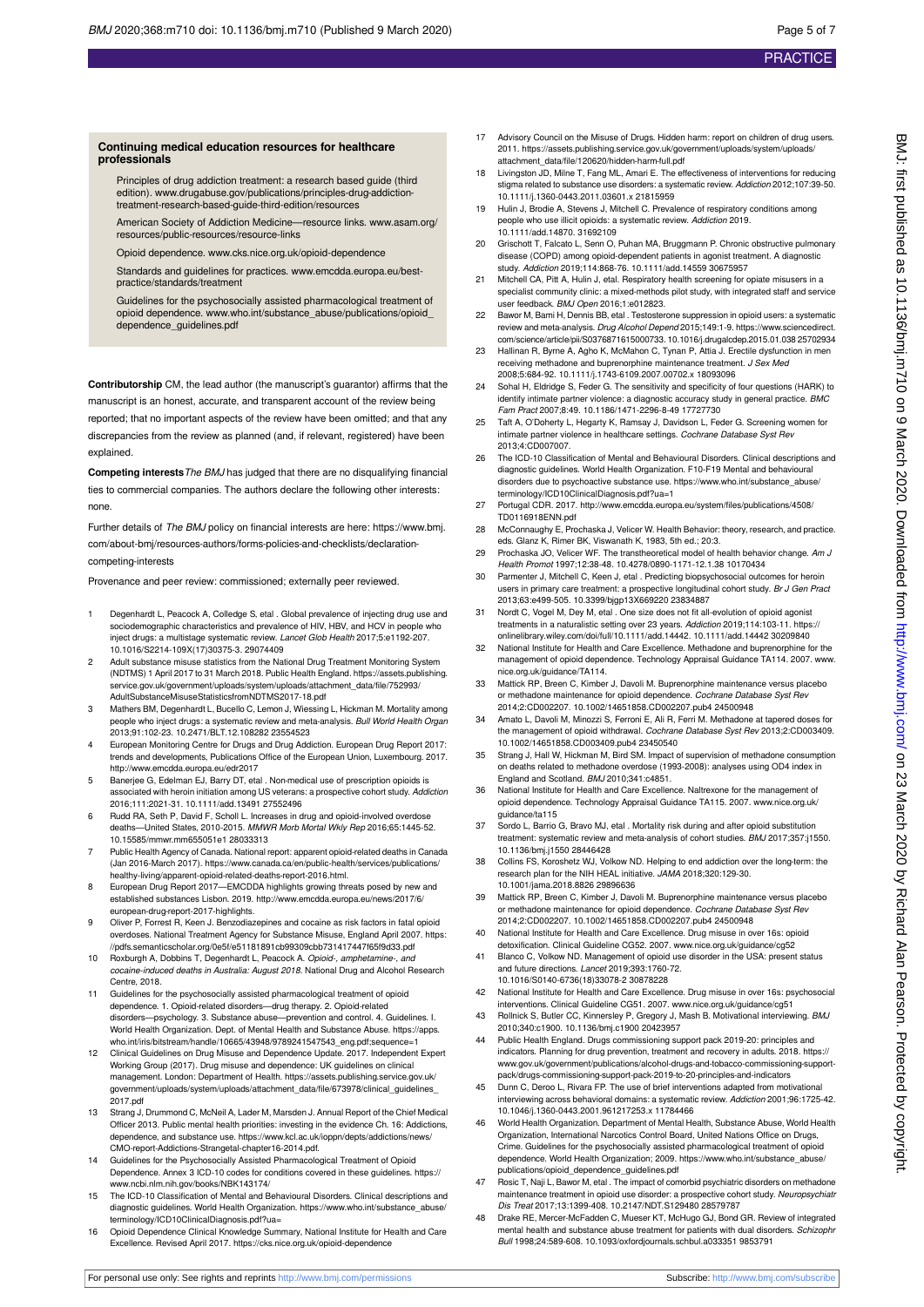- 49 Advisory Council on the Misuse of Drugs. Consideration of the use of foil, as an intervention, to reduce the harms of injecting heroin. 2010. https://assets.publishing. service.gov.uk/government/uploads/system/uploads/attachment\_data/file/119107/foilreport.pdf
- 50 McDonald R, Strang J. Are take-home naloxone programmes effective? Systematic review<br>utilizing application of the Bradford Hill criteria. *Addiction* 2016;111:1177-87. 10.1111/add.13326 27028542
- 51 Beletsky L, Rich JD, Walley AY. Prevention of fatal opioid overdose. JAMA 2012;308:1863-4. 10.1001/jama.2012.14205 23150005
- 52 Substance abuse and mental health services administration. SAMHSA opioid overdose prevention toolkit. HHS Publication No. (SMA) 16-4742. Rockville, MD: Substance Abuse and Mental Health Services Administration, 2016. https://store.samhsa.gov/system/files/ five-essential-steps-for-first-responders.pdf
- 53 Cornish R, Macleod J, Strang J, Vickerman P, Hickman M. Risk of death during and after opiate substitution treatment in primary care: prospective observational study in UK General Practice Research Database. BMJ 2010;341:c5475. 10.1136/bmj.c5475 20978062
- 54 Merrall EL, Kariminia A, Binswanger IA, etal . Meta-analysis of drug-related deaths soon after release from prison. Addiction 2010;105:1545-54. 10.1111/j.1360-0443.2010.02990.x. 20579009
- 55 The UK Resuscitation Council ABCDE Guidance. https://www.resus.org.uk/resuscitationguidelines/abcde-approach

Published by the BMJ Publishing Group Limited. For permission to use (where not already granted under a licence) please go to [http://group.bmj.com/group/rights-licensing/](http://group.bmj.com/group/rights-licensing/permissions) [permissions](http://group.bmj.com/group/rights-licensing/permissions)